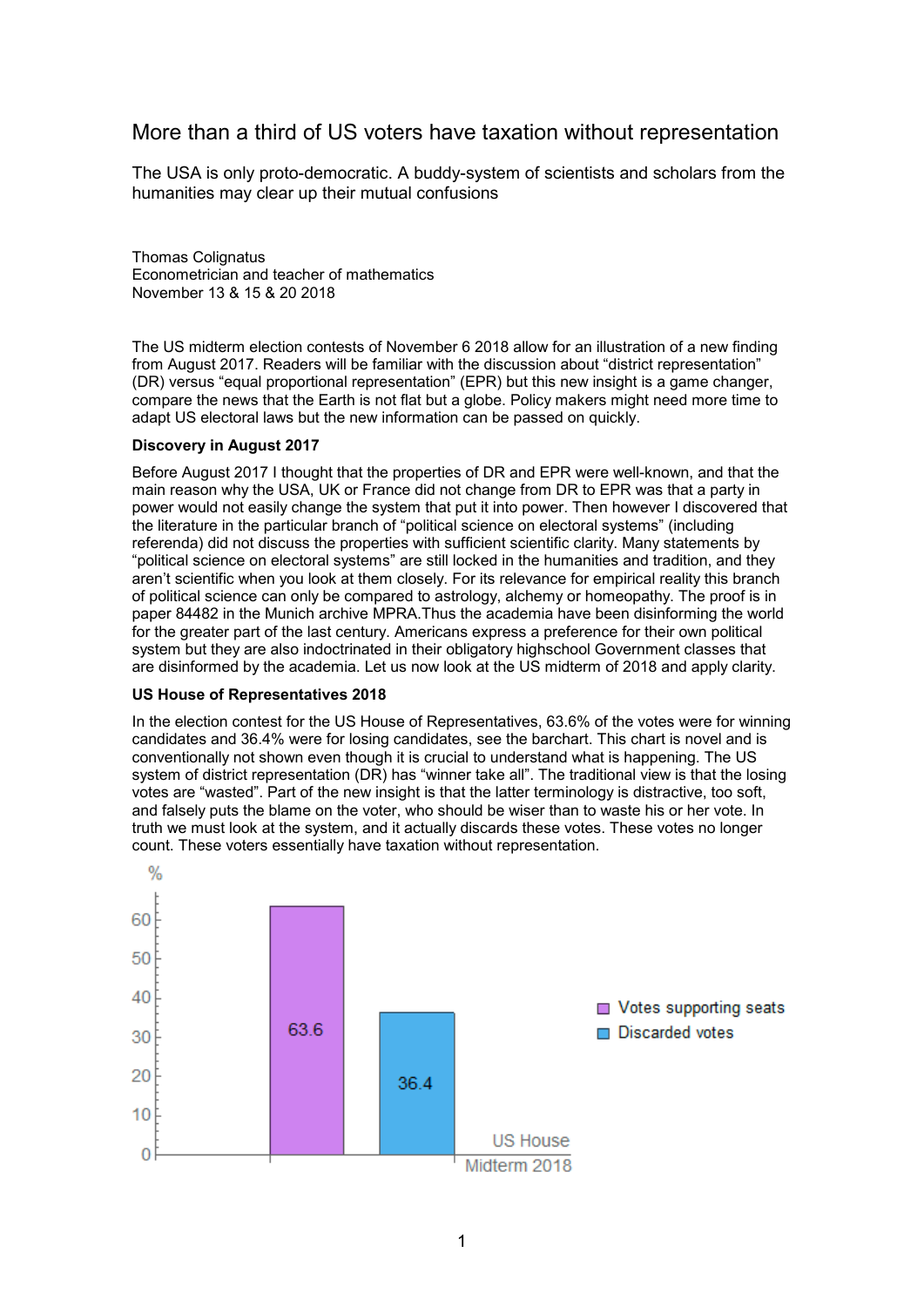### **Legal tradition in the humanities versus empirical science**

Economic theory has the Principal – Agent Theory (PAT). A losing voter as principal will hardly regard a winning candidate as his or her agent. The legal storyline is that winning candidates are supposed to represent their district and thus also those who did not vote for them, but empirical science and hardnosed political analysts know that this is make-believe with fairy tales in cloud cuckoo land. In practice those voters in a district deliberately did not vote for this winning candidate and most commonly will not regard this winner as their proper representative but perhaps even as an adversary. A textbook by Taylor et al. (2014) refers to PAT but applies it wrongly as if formality suffices. Under the legal framing of "representation" these House winners actually appropriate the votes of those who did not vote for them. Rather than a US House of Representatives we have a US House of District Winners, but we might also call it the US House of Vote Thieves.

These voting outcomes are also highly contaminated by the political dynamics of district representation (DR). While Holland with EPR allows for the dynamic competition by new parties, the USA concentrates on bickering between two parties, with internal strife and hostile takeovers in the primaries. Many voters only voted strategically in an effort to block what they considered a worse alternative, and originally had another first preference. In a system of equal proportional representation (EPR) like in Holland, there is electoral justice, and voters would be at ease in choosing their first preference and thus proper representatives. They might also employ some strategy but this would be in luxury by free will. In the USA voters fear that their vote is lost, and the outcome is also distorted by their gambling about the odds. Thus we can safely conclude that even more than a third of US voters in 2018 are robbed from their democratic right of electing their representative.

### **Legal tradition versus the Universal Declaration of Human Rights**

Article 21 of the Universal Declaration of Human Rights (UDHR) of 1948 states: "Everyone has the right to take part in the government of his country, directly or through freely chosen representatives." When votes are not translated into representation of choice, and no longer used to allocate them to a particular seat, then they are essentially discarded, in violation of this human right. The USA helped drafting and then ratified the UDHR but apparently did not realise that its own electoral system violates it. The USA has been saved by the workings of the Median Voter Theorem and by parties defending their voters in losing districts (which runs against the principle of representing your own district), but the loss of welfare must be great, e.g. compare Sweden and Holland (that switched from DR to EPR in 1907 resp. 1917) that are among the happiest countries.

### **Confirmation by a scatter plot**

We see this diagnosis confirmed by the district results, see the scatter chart with horizontally the number of votes per winner and vertically the share of that winning vote in the district. Some districts are uncontested with 100% of the share. The key number is the *electoral quota,* defined as the total number of votes divided by the 435 seats in the House. This is about 246 thousand votes, given by a vertical dashed line.



In equal proportional representation (EPR) a seat in the House would be fully covered by this electoral quota, and practically all dots would lie on this line except for some remainder seats. In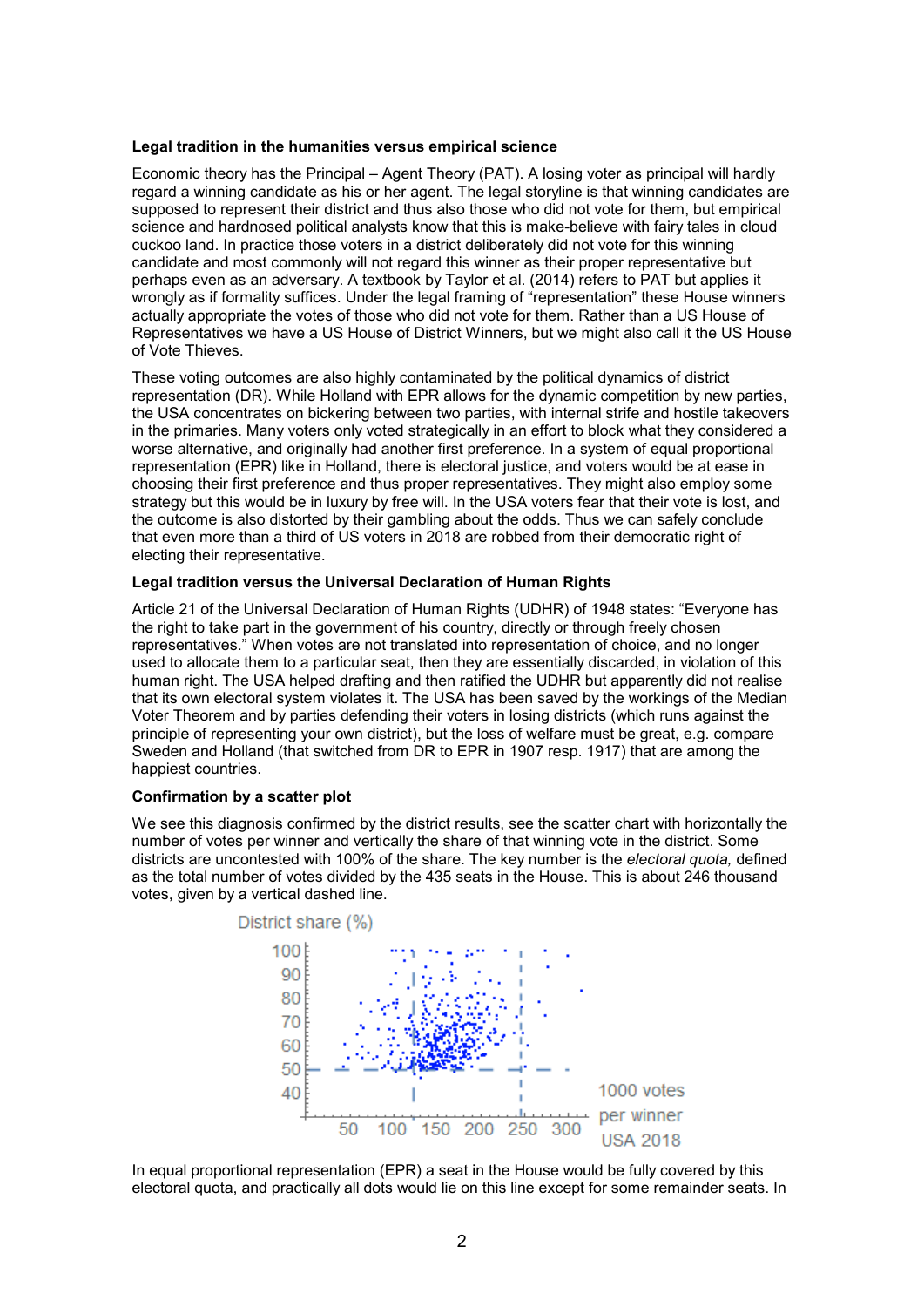the USA in 2018 only some 11 dots manage to reach this quota, helped by having large districts. Gerrymandering can help to create such districts, so that there can be more districts with fewer voters in which the gerrymandering party hopes to have an easier win, remarkably often with even less than half the electoral quota at 123 thousand.

Another aspect to see is that the winners tend to gain more than 50% of the votes in their districts, which plays into the storyline that they gain a majority in their district, but this still is a make-believe fairy tale because they fall brutally short of the electoral quota for proper representation. While some people speak out against gerrymandering, it is the very point of having districts itself that disenfranchises voters.

## **Ordinary language instead of scientific precision**

Above observation on taxation without representation could be an eye-opener for many. Perhaps two eyes may be opened. This unscientific branch of political science relies upon ordinary language instead of definitions with scientific precision. Physics also borrowed common words like "force" and "mass", yet it provided precise definitions, and gravity in Holland has the same meaning as gravity in the USA. The "political science on electoral systems" uses the same words "election" and "representative" but their meaning in Holland with EPR is entirely different from the USA with DR. We find that the USA, UK and France are locked into confusion by their vocabulary. The discussion above translates into the following deconstruction of terminology.

- In EPR, we have proper elections and proper representatives. Votes are bundled to go to their representative of choice (commonly of first preference), except for a small fraction (in Holland 2%) for tiny parties that fail to get the electoral quota. Those votes are wasted in the proper sense that the technique of equal proportionality on integer seats cannot handle such tiny fractions. A solution approach to such waste is to allow alliances (apparentement) or at least to require qualified majority voting in the House.
- In DR, what is called an "election" is actually a contest. A compromise term is "election" contest". What is called a "representative" is rather a local winner, often with no first preferences. The legal terminology doesn't fit political reality and Principal – Agent Theory.

An analogy is the following. Consider the medieval trial by combat or the "judgement of God", that persisted into the phenomenon of dueling to settle conflicts. A duel was once seriously seen as befitting of the words "judgement" and "trial". Eventually civilisation gave the application of law with procedures in court. Using the same words "judgement" and "trial" for both a duel and a court decision confuses what is really involved, though the outward appearance may look the same, that only one party passes the gate. It is better to use words that enhance clarity. The system of DR is proto-democratic while proper democracy uses EPR.

Shaun Lawson (2015) laments how elementary democratic rights are taken away but still doesn't understand how. Now we know. The problem lies first of all with the academia.

### **Blame also the unscientific cowardice of R.A. Dahl and C.E. Lindblom**

Both eyes might be opened even further by a glance at the US presidency, that currently occupies the USA so much, and that creates such needless national division. Arthur M. Schlesinger, *"The Imperial Presidency",* 1973, was concerned that the US presidency exceeded its constitutional boundaries and was getting uncontrollable. Robert A. Dahl & Charles E. Lindblom, *"Politics, Economics, and Welfare"*, 1976, page 349, take this into account and provide their answer:

"Given the consequences of bargaining just described, what are the prerequisites of increasing the capacity of Americans for rational social action through their national government? (...) Certainly the adoption of a parliamentary system along British lines, or some version of it, may be ruled out, not only because no one knows enough to predict how it would work in the United States, but also because support for the idea is nonexistent. Although incremental change provides better opportunity for rational calculation than comprehensive alternations like substitution of the British system, there is little evidence even of a desire for incremental change, at least in a direction that would increase opportunities for rational calculation and yet maintain or strengthen polyarchal controls."

This is a statement of unscientific cowardice. A scientist who observes climate change provides model, data and conclusion. Dahl & Lindblom show themselves as being afraid of stepping out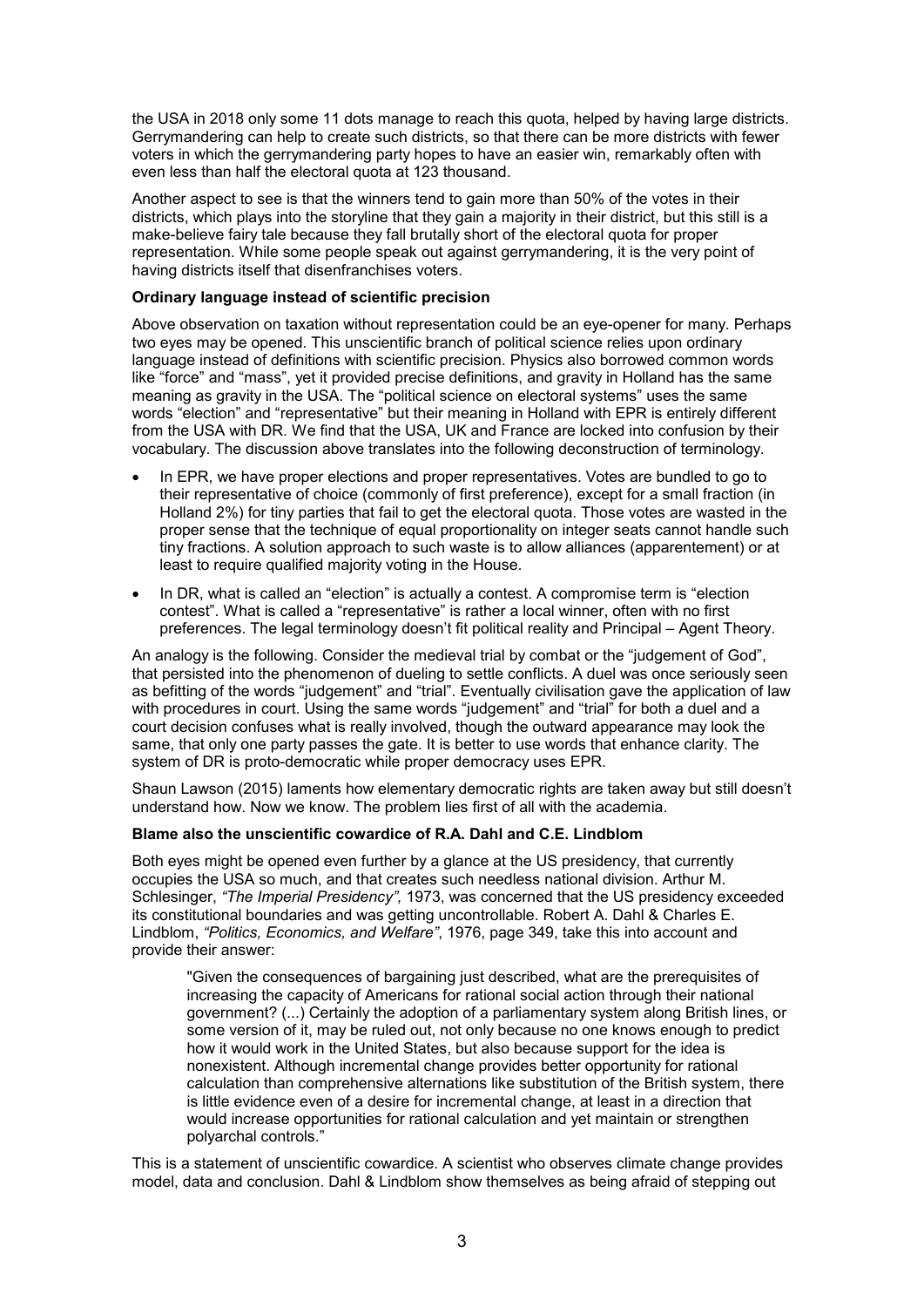of the line of tradition in the humanities. They fear the reactions by their colleagues. They want to keep saying that the US is a democracy rather than conclude that it is only proto-democratic. They resort to word-magic and present "polyarchy" as a great insight rather than a cover-up for this (p276). The phrase about predicting how a parliamentarian system would work out in the USA is silly when the prediction and the experience elsewhere is that it would be an improvement. The US House of Vote Thieves can still appoint a prime minister, if the US president decides to adopt a ceremonial role, which is quite possible within the US constitution. For the checks and balances it would also be better that the president doesn't interfere with the election of the legislature, but we saw such meddling in 2018. See also Juan Linz, *"The perils of presidentialism",* 1990. The reference to Britain partly fails because it also has DR while the step towards proper democracy includes the switch to EPR too.

In his obituary of Dahl, Ian Shapiro stated in 2014: "He might well have been the most important political scientist of the last century, and he was certainly one of its preeminent social scientists", but the truth rather is, obviously with all respect, that Dahl was still locked in the humanities and tradition, that he lacked the mathematical competence to debunk Kenneth Arrow's interpretation of his "Impossibility Theorem", and that Dahl's unscientific cowardice has led "political science on electoral systems" astray, though all remain individually responsible of course even today. Teorell et al. in 2016 e.g. follow Dahl's misguided analysis and their index puts the USA, UK and France above Holland, even while e.g. at least a third of US voters is being robbed from representation because of this US House of Vote Thieves.

### **A buddy-system of scientists and scholars from the humanities**

If the world of political science would not answer to this criticism and burke it, then this would constitute a white collar crime. The US has a high degree of litigation that might turn this into a paradise for lawyers. Yet in science we follow Leibniz and Tinbergen, and we sit down and look at the formulas and data. Empirical scientists tend to be interested in other things than democracy, and when they haven't studied the topic then they may have been indoctrinated in highschool like any other voter. Scholars interested in democracy apparently have inadequate training in empirics. The scholars have started since 1903 studying statistics and the distinction between causation and correlation, but a key feature of empirics is also observation, and when it still is tradition that dictates your frame of mind and what you see and understand, then you are still locked in the humanities, without the ability to actually observe what you intend to study. It is crucial to observe in DR that votes are discarded and are not used for representation of first preferences, unhinging the principal-agent relationship. Also FairVote USA is part of the problem, who do not clearly present this analysis and who misrepresent equal proportionality. The obvious first step is that real scientists check the evidence (at MPRA 84482), which would require that scientists develop an interest in the theory of democracy, and that scholars in "political science on electoral systems" overcome their potential incomprehension about this criticism on their performance. A good solution approach is to set up a buddy-system, so that pairs of scientists and scholars can assist each other in clearing up confusions. Some may fear what they might discover and have to explain to US voters, but as someone already said: there is nothing to fear but fear itself.

Thomas Colignatus is the scientific name of Thomas Cool, Econometrician (Groningen 1982) and teacher of mathematics (Leiden 2008), Scheveningen, Holland. http://thomascool.eu, ORCID 0000-0002-2724-6647.

The data in the charts are from the Cook Political Report of November 12, with still 7 seats too close to call but presumed called here. I thank Stephen Wolfram for the programme *Mathematica* used here.

For the consequences on the UK and Brexit, see my Comment in the October 2018 Newsletter of the Royal Economic Society.

#### **Evidence**

(2018a), "One woman, one vote. Though not in the USA, UK and France", https://mpra.ub.uni-muenchen.de/84482/

PM. Political scientists may be unaware about the econometric approach to Hume's divide between Is and Ought, see (2018g), p6-7.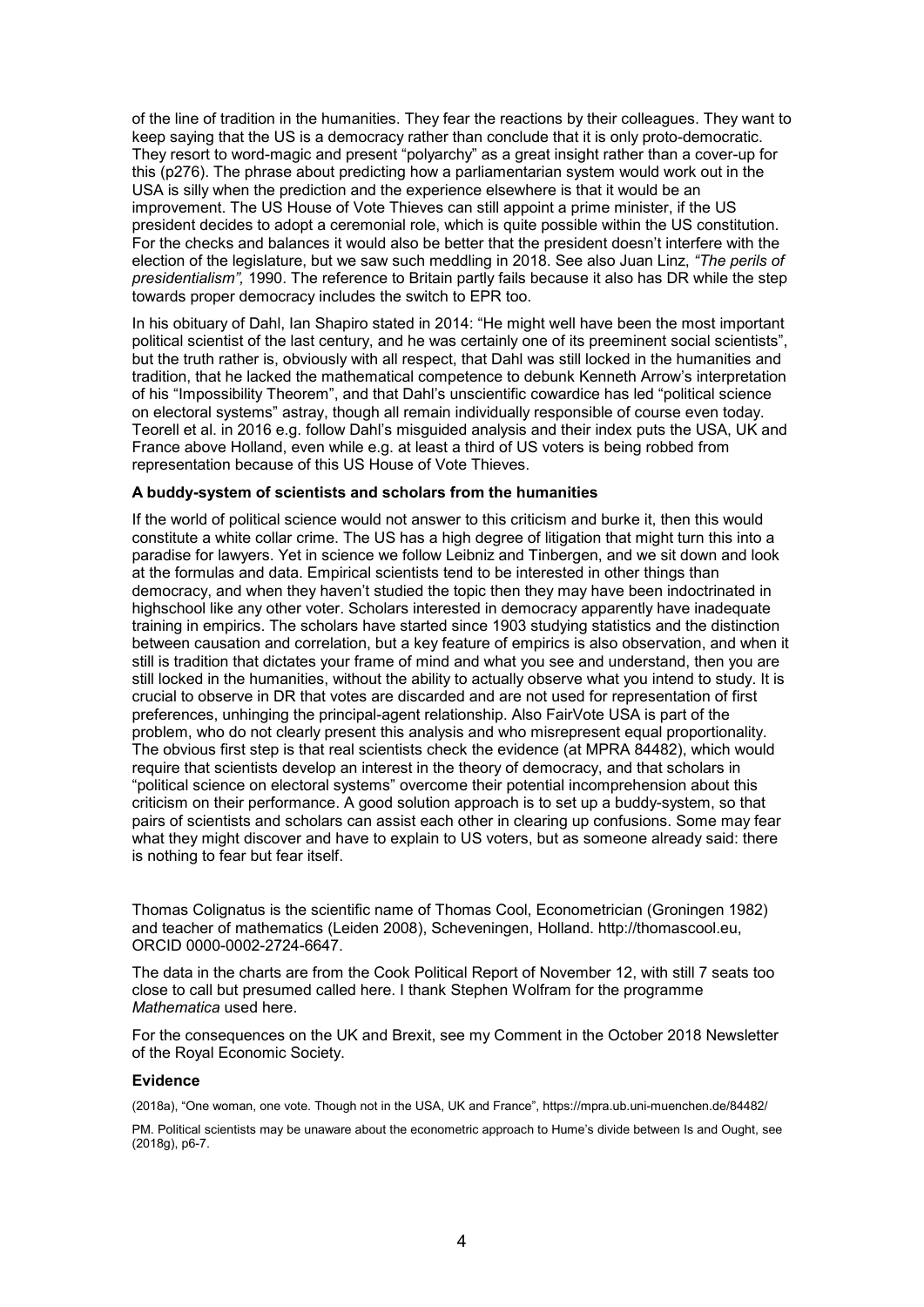## **Supplementary evidence on inequality / disproportionality of votes and seats**

Political science on electoral systems uses measures of inequality or disproportionality (ID) of votes and seats, to provide a summary overview of the situation. Relevant measures are the sum of the absolute differences corrected for double counting, as proposed by Loosemore & Hanby (ALHID), the Euclidean distance proposed by Gallagher (EGID), and the sine as the opposite of R-squared, as proposed by me (SDID). For two parties, or when only one party gets a seat so that the others can be collected under the zero seat, then Euclid reduces to the absolute difference.

The following table gives the US data for 2016 and preliminary 2018. Conveniently we use data and indices in the [0, 10] range, like an inverted report card (Bart Simpson: the lower the better). The ALHID of 2016 gives a low value of 0.63 in a range of 10, but SDID provides a magnifying glass and finds 3.24 on a scale of 10. In 2018 the inequality / disproportionality seems much reduced. Observe that the votes are not for first preferences due to strategic voting, and outcomes thus cannot be compared to those of countries with EPR.

|  |                                             | Parties | <b>Votes</b> | <b>Seats</b> | <b>Differences</b>            |                                        |
|--|---------------------------------------------|---------|--------------|--------------|-------------------------------|----------------------------------------|
|  | $USA[2016] \rightarrow \{Table \rightarrow$ | Rep     | 4.91         | 5.54         | 0.63                          | AbsLoosemoreHanbyID $\rightarrow$ 0.63 |
|  |                                             | Dem     | 4.8          | 4.46         | , $ID \rightarrow$<br>$-0.34$ | SineDiagonalID $\rightarrow$ 3.24      |
|  |                                             | Other   | 0.29         | 0.           | $-0.29$                       |                                        |
|  |                                             | Parties | Votes        | <b>Seats</b> | <b>Differences</b>            |                                        |
|  |                                             |         |              |              |                               |                                        |
|  |                                             | Rep     | 4.58         | 4.67         | 0.09                          | AbsLoosemoreHanbyID $\rightarrow$ 0.18 |
|  | $USA[2018] \rightarrow \{Table \rightarrow$ | Dem     | 5.24         | 5.33         | , $ID \rightarrow$<br>0.09    | SineDiagonalID $\rightarrow$ 1.61      |

Taylor et al. (2014:145) table 5.6 give electoral disproportionalities in houses of representatives in 31 democracies over 1990-2010, using EGID. Proportional Holland has 0.1 on a scale of 10 (there is little need to measure something that has been defined as equal proportional), and disproportional France has 1.95 on a scale of 10. The USA has 0.39 on a scale of 10. Taylor et al. p147 explain the much better performance of the USA compared to France by referring to the US two party system, including the impact of the US primaries. This statement is curious because it doesn't include the mentioning of strategic voting and thus the basic invalidity of the measure. In 2018 more than a third of the votes in the USA are discarded, so their table 5.6 does some number crunching but misses the key distinction between EPR and DR.

Taylor et al. may be thanked for their mentioning of the primaries, because this highlights that the USA labels of "Republican" and "Democrat" are only loosely defined. District candidates have different origins and flavours. A Southern Republican in 2018 may rather derive from the Southern parties who supported slavery and thus be less rooted in the original Republicans of Lincoln 1863 who abolished slavery. Thus, above aggregate measures are dubious on the use of these labels too. In the aggregate we see that district winners are supposed to defend losers of the same party in other districts, but this runs against the notion that a representative ought to represent the own district, and this objection is stronger when the party labels over districts are only defined loosely.

Thus it is better to use the ALHID = EGID and SDID measures per district, and then use the (weighted) average for the aggregate. In each district there is only one winner, which means that the disproportionality is large, and we see more impact from the phenomenon that losing votes are not translated into seats. When we weigh by seats, or the value 1 per district, then we get the plain average. Alternatively we can weigh by the votes per district. We find that the 2018 aggregate ALHID of 0.18 rises to the average 3.50 or 3.64 on a scale of 10. SDID uses a magnifying glass. These outcomes are still distorted by strategic voting, of course, but much better present the dismal representation in the USA.

| All in the [0, 10] range     | ALHID $SDID_1$ |                                                     |  |
|------------------------------|----------------|-----------------------------------------------------|--|
| Using aggregate data only    | 0.18           | $\begin{bmatrix} 1.61 \\ 6.4 \\ 6.57 \end{bmatrix}$ |  |
| Districts, weighted by seats | 3.5            |                                                     |  |
| Districts, weighted by votes | 3.64           |                                                     |  |